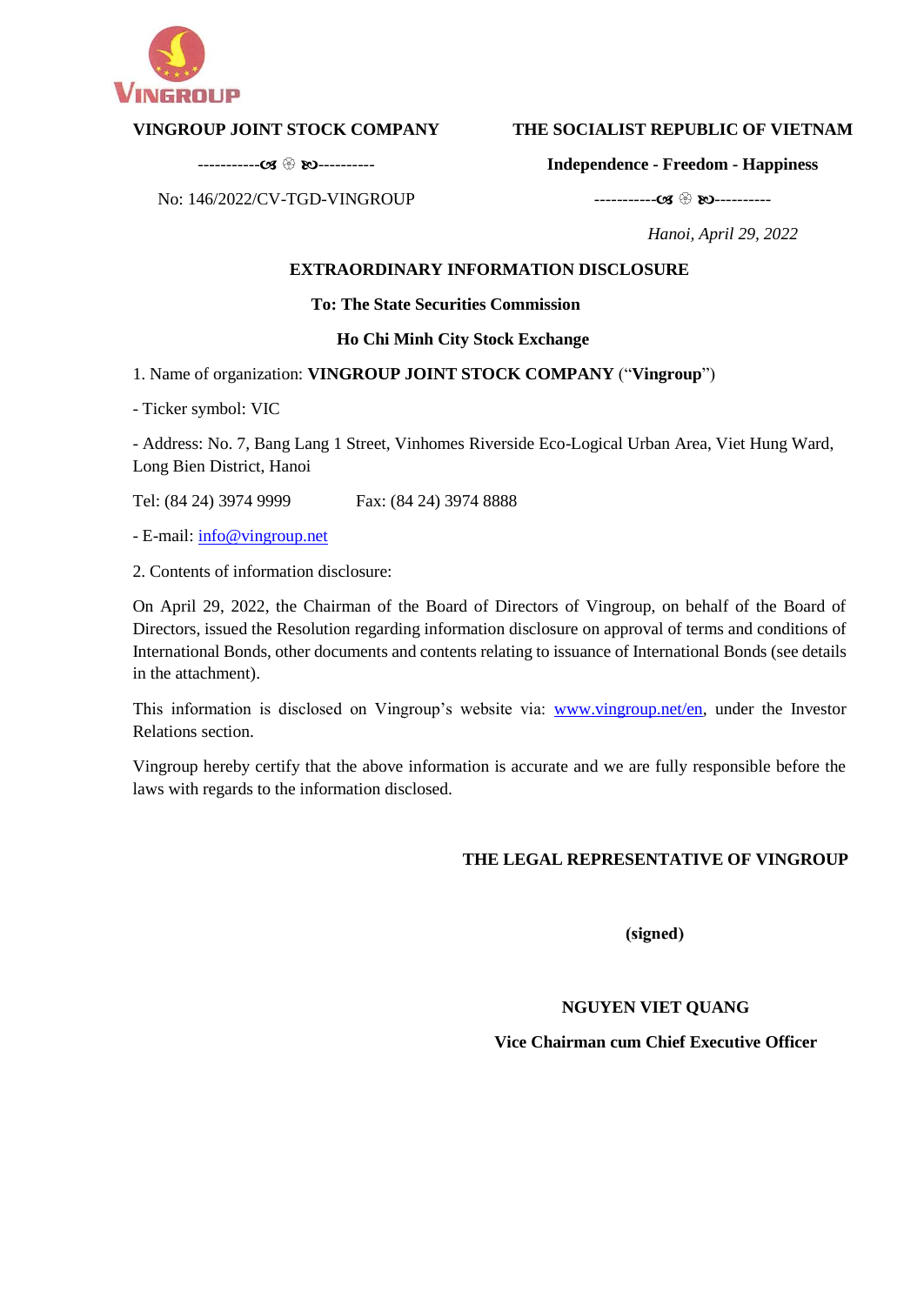## **VINGROUP JOINT STOCK COMPANY**

**--------------o0o------------**

## **SOCIALIST REPUBLIC OF VIETNAM**

#### **Independence – Freedom - Happiness**

**--------------o0o------------**

No.: 16.1/2022/NQ-HDQT-VINGROUP *Hanoi, April 29, 2022*

## **RESOLUTION OF BOARD OF DIRECTORS**

# **OF VINGROUP JOINT STOCK COMAPNY**

*(ref: Information disclosure on approval of terms and conditions of International Bonds, other documents and contents relating to issuance of International Bonds)*

### **THE BOARD OF DIRECTORS**

- *Pursuant to the Law on Enterprises and its guiding documents;*
- *Pursuant to the Charter of Vingroup Joint Stock Company ("Vingroup");*
- *Based on the functions, duties, and authorities of the Chairman of the Board of Directors of Vingroup.*

## **RESOLVES TO:**

**Article 1:** Disclose information on the first tranche of bond issuance to international market by Vingroup in 2022 in accordance with Resolution No. 47/2021/NQ-HĐQT-VINGROUP of the Board of Directors dated December 20, 2021 and amendments, supplements thereof ("**Bonds**"), terms and conditions of Bonds, signing the documents related to the Bonds, including agreements between Vingroup and related parties with the main contents as below:

|                          | Total value of the first :<br>tranche                                                                |                      | USD 525,000,000 (Five hundred twenty five million United State<br>Dollars)                                                                                                     |
|--------------------------|------------------------------------------------------------------------------------------------------|----------------------|--------------------------------------------------------------------------------------------------------------------------------------------------------------------------------|
| $\overline{\phantom{a}}$ | Offering price                                                                                       | $\ddot{\phantom{a}}$ | USD 1,000,000/Bond                                                                                                                                                             |
|                          | Time of Issuance                                                                                     | $\ddot{\phantom{a}}$ | May 2022                                                                                                                                                                       |
| $\overline{\phantom{a}}$ | <b>Bond</b><br>documents. :<br>including<br>agreements<br>between Vingroup<br>and<br>related parties |                      | Bond Subscription Agreements between Vingroup, VinFast Trading<br>& Invesment Pte. Ltd and each related investor;<br>Agreements between Vingroup and agents relating to Bonds; |
|                          |                                                                                                      |                      | Other contracts, agreements related to the bond issuance.                                                                                                                      |

Assigning the Chief Executive Officer, the legal representative of Vingroup, based on particular situation, be responsbile for performing relevant works in relation to the signing and implemetation of bond documents according to the laws.